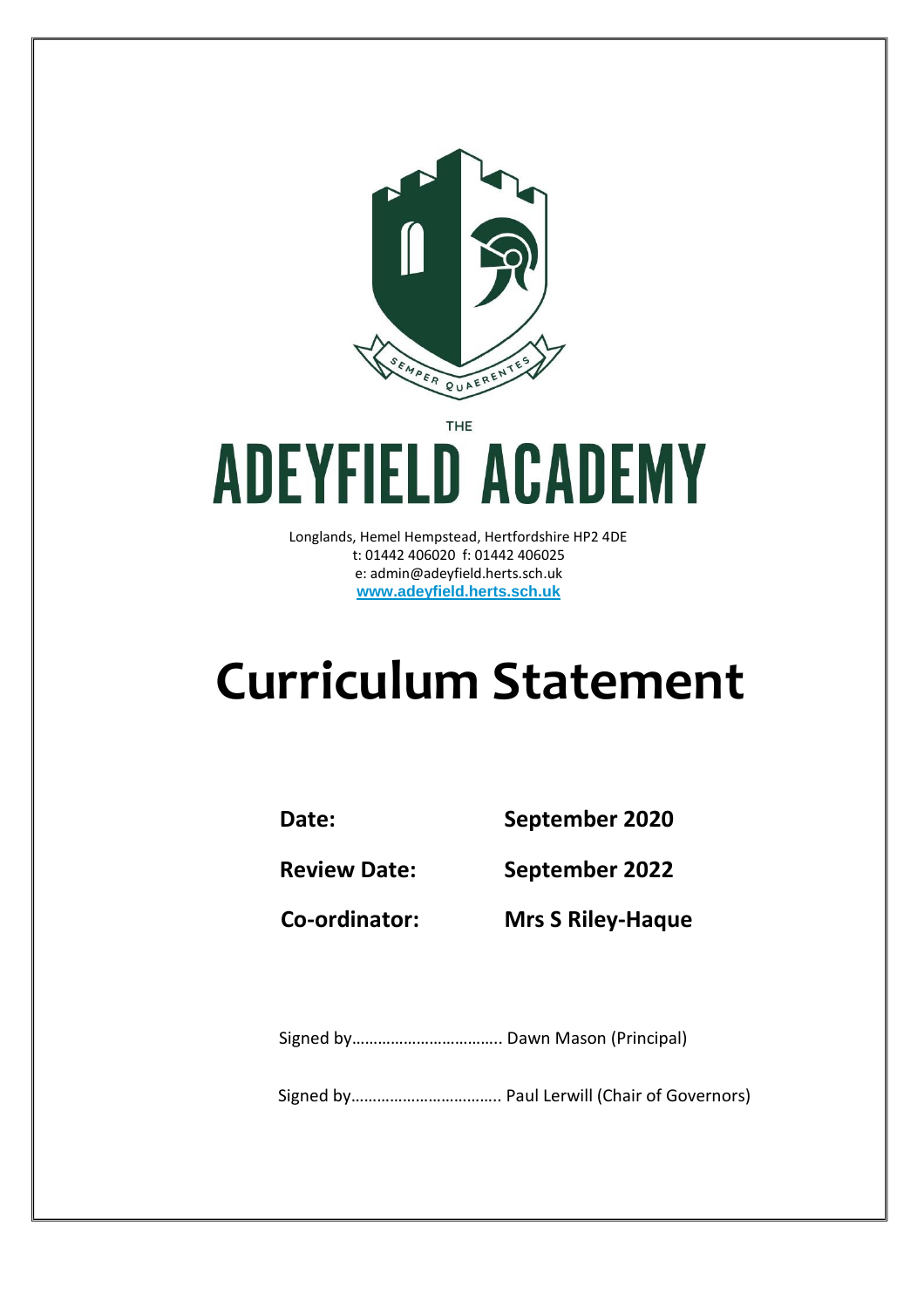#### **1. Purpose**

Our deep, broad and balanced curriculum with extensive extracurricular opportunities has been designed to develop **knowledgeable**, **confident** and **articulate** young people and ensure students of all abilities and backgrounds **achieve their academic** and **intellectual potential** and **raise their aspirations**. It ensures that students can study all subjects within the **National Curriculum**, providing opportunities for students to acquire the **knowledge, skills**  and **qualifications** they need for their next steps in education or employment or progression to further study. The curriculum places a high emphasis on **literacy** , **numeracy** and **SMSC** across all areas of study and values a commitment to lifelong learning. The curriculum promotes our school values and enables all learners to become active and engaged citizens in modern British society and reflects the school's commitment to inclusivity, equality of opportunity and the celebration of diversity.

# **2. Principles**

- Excellent teaching delivered by teachers with a deep knowledge of their subject.
- High expectations at all times and a belief that all students can meet those expectations.
- A strong focus on knowledge, skill, academic achievement and qualifications.
- Appropriate and bespoke support for students on the SEND register as well as key groups of students
- An emphasis on the development of literacy and numeracy across the curriculum
- An opportunity to develop cultural capital
- Develop our values of ambition, compassion, dignity, courage, and respect across the curriculum.
- Provide a wide range of opportunities to develop the character and personal well-being of student through large and vibrant extracurricular offer
- A flexible curriculum which allows students to follow their talent and interests as well as providing extra support and challenge.

# **3. Curriculum Design**

The curriculum at The Adeyfield Academy is ambitious, broad and balanced, designed to be in line with the National Curriculum and guidance on the broader aspects of learning.

# **4. Key Stage 3**

The KS3 curriculum is based on the National Curriculum with the core subjects of English, Maths and Science central to student learning. The standard curriculum also includes Art, Citizenship, Performing Arts, Geography, History, Music, Religious Education, Spanish, PE and Design Technology (which includes Product Design, Textiles and Food). Robust and carefully mapped out schemes of learning aim to provide students with key knowledge, skills and a rich understanding of each subject, whilst promoting the lifelong love of learning. Cross-curricular links, real-world subject application and potential progression routes are made explicit within the teaching of KS3 subjects. The Key Stage 3 curriculum is designed to give students a solid foundation in preparation for making appropriate choices in Key Stage 4. For all students the curriculum is also enriched by having dedicated PSHE lessons which cover sex, drug and health education as well as providing careers education informed by the Gatsby Benchmarks. Furthermore, a multitude of extra-curricular opportunities, stretching across and beyond all curriculum areas, is open to all students.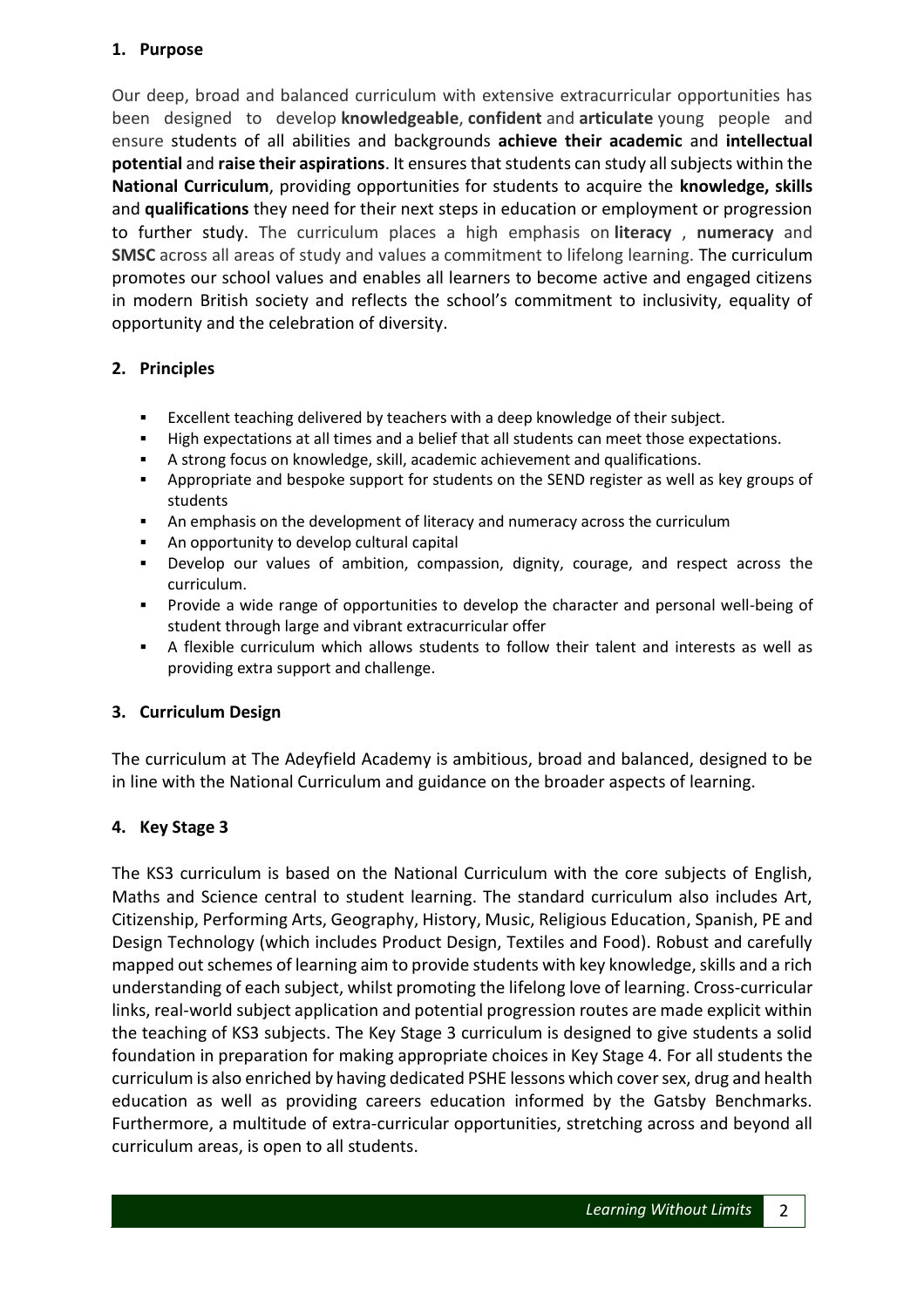#### **5. Rapid Progress**

The school recognises that, in our context, students may have gaps in knowledge and skills that will have an impact on reading, literacy and their ability to access the curriculum. In order to address this and ensure that all students can leave school with greater and more positive life-chances, the school has developed a Rapid Progress programme for those learners whose literacy and numeracy will benefit from additional intervention. Students participating in the Rapid Progress curriculum will use some of the curriculum time within Spanish and computer Science to focus on those skills that are necessary to be successful learners across the curriculum and beyond.

#### **6. Key Stage 4**

During Years 10 & 11 students work towards their end of Key Stage 4 external exams and qualifications. Students work towards qualifications in the core subjects of English Language, English Literature, Maths and Science. Most students will follow a Combined Science qualification, though some will work towards qualifications in the separate sciences of Biology, Chemistry and Physics. Students are guided and supported (through the Careers programme in PSHE, tutor interviews, information evenings and the support of our Connexions advisor) to make appropriate subject choices in line with their potential as well as academic and career aspirations. Most will follow a Humanities subject (Geography or History) and some will choose the modern foreign language of Spanish. Our curriculum is designed to enable students to choose from a breadth of subjects including: Art and Design, Business Studies, Child Development, Citizenship, Computer Science, Performing Arts, Hospitality and Catering, Media Studies, Music, Philosophy and Ethics, PE, Psychology, Sociology, Design and Technology (which includes Textiles or Resistant materials). For most subjects students work towards a GCSE qualification but the school also recognises the suitability of high-value vocational qualifications in several areas. For some students there is the opportunity to personalise a programme of study to ensure that they leave the school with the range of knowledge, skills and qualifications required for their own career and life aspirations.

# **7. Key Stage 5**

Many of our students choose to remain at The Adeyfield Academy for their studies Post-16. The curriculum is designed to offer students a breadth of opportunity that will facilitate successful progression routes into Higher Education, Apprenticeship or employment. The Level 3 offer consists of both academic and high-value vocational qualifications. A-Levels are offered in a wide range of subjects including Art and Design, English Literature, Maths, Music, Biology, Chemistry, Physics, History, Geography, Politics, Psychology, Sociology. Vocational qualifications offered include Art & Design (Art), Art & Design (Fashion), Business Studies, Child Development, Media Studies Travel and Tourism and Sport. We also offer a Level 2 provision. This is a Work-Based Learning programme with students undertaking work placements in their chosen area, whilst also working towards BTEC Workskills qualifications. All Post-16 students who have not achieved a Grade 4 in GCSE English and/or Maths have dedicated timetabled lessons to work towards successfully reaching that grade. A formal personal development programme of PSHE and RE is also followed. This includes careers advice and guidance, support with UCAS applications, financial education and opportunities